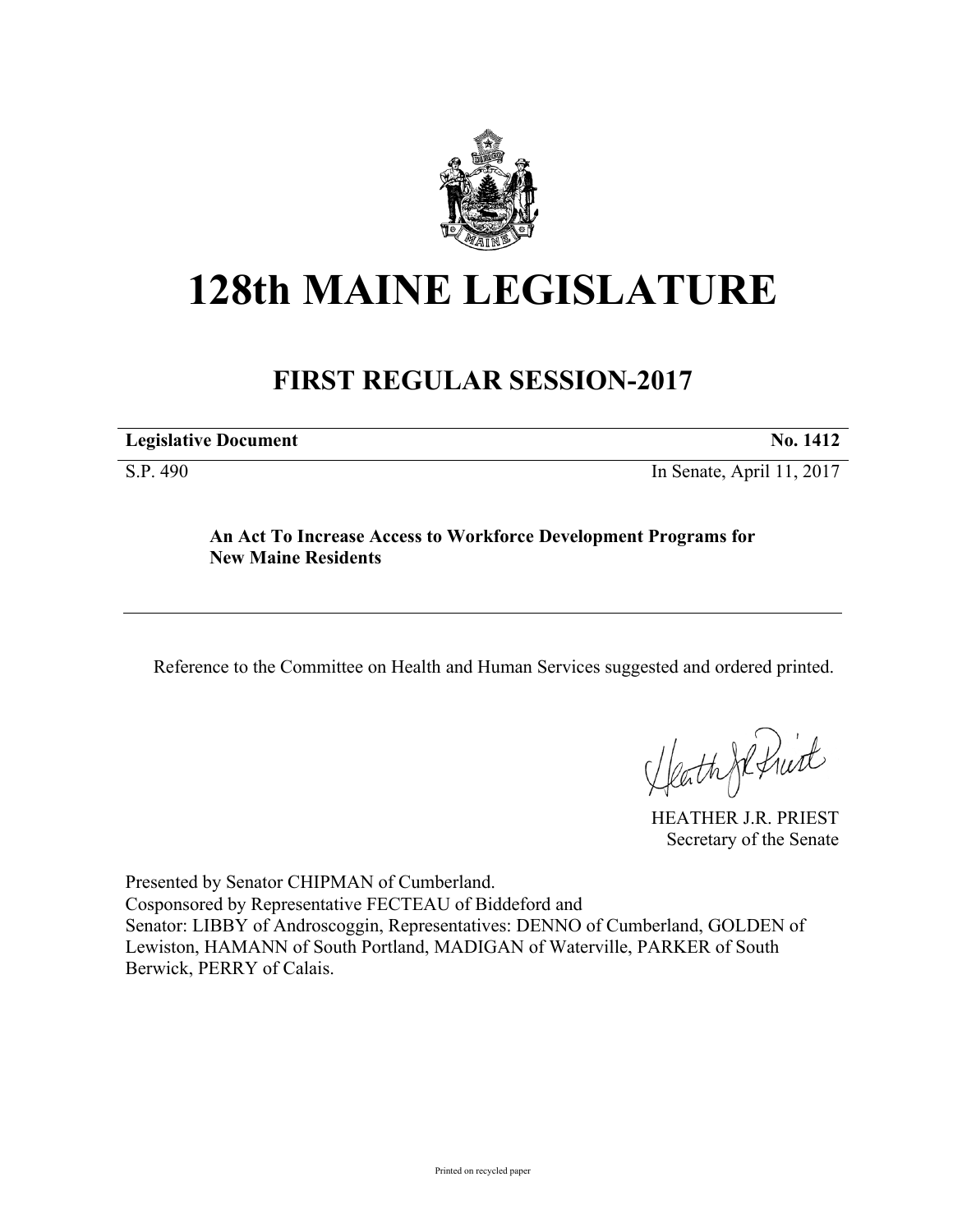| $\mathbf{1}$                           | Be it enacted by the People of the State of Maine as follows:                                                                                                                                                                                                                                                                                                                                                                                                                                                                                                                   |  |  |  |  |
|----------------------------------------|---------------------------------------------------------------------------------------------------------------------------------------------------------------------------------------------------------------------------------------------------------------------------------------------------------------------------------------------------------------------------------------------------------------------------------------------------------------------------------------------------------------------------------------------------------------------------------|--|--|--|--|
| $\overline{2}$                         | Sec. 1. 22 MRSA §20 is enacted to read:                                                                                                                                                                                                                                                                                                                                                                                                                                                                                                                                         |  |  |  |  |
| 3                                      | §20. Immigrant Workforce Development Fund                                                                                                                                                                                                                                                                                                                                                                                                                                                                                                                                       |  |  |  |  |
| 4<br>5                                 | <b>1. Definitions.</b> As used in this section, unless the context otherwise indicates, the<br>following terms have the following meanings.                                                                                                                                                                                                                                                                                                                                                                                                                                     |  |  |  |  |
| 6<br>7                                 | "Fund" means the Immigrant Workforce Development Fund established in<br>А.<br>subsection 2.                                                                                                                                                                                                                                                                                                                                                                                                                                                                                     |  |  |  |  |
| 8<br>9                                 | "Ethnicity-based community organization" means an organization in this State<br>В.<br>that provides services to legal immigrants and refugees, including but not limited to:                                                                                                                                                                                                                                                                                                                                                                                                    |  |  |  |  |
| 10                                     | (1) Helping with naturalization applications;                                                                                                                                                                                                                                                                                                                                                                                                                                                                                                                                   |  |  |  |  |
| 11                                     | (2) Assisting with social and cultural adjustment;                                                                                                                                                                                                                                                                                                                                                                                                                                                                                                                              |  |  |  |  |
| 12                                     | (3) English language skills classes for adults and youth;                                                                                                                                                                                                                                                                                                                                                                                                                                                                                                                       |  |  |  |  |
| 13                                     | (4) Citizenship classes;                                                                                                                                                                                                                                                                                                                                                                                                                                                                                                                                                        |  |  |  |  |
| 14                                     | (5) Financial literacy classes for adults and youth;                                                                                                                                                                                                                                                                                                                                                                                                                                                                                                                            |  |  |  |  |
| 15                                     | (6) Parenting classes;                                                                                                                                                                                                                                                                                                                                                                                                                                                                                                                                                          |  |  |  |  |
| 16                                     | (7) Interpretation services;                                                                                                                                                                                                                                                                                                                                                                                                                                                                                                                                                    |  |  |  |  |
| 17                                     | (8) Assistance with reading documents; and                                                                                                                                                                                                                                                                                                                                                                                                                                                                                                                                      |  |  |  |  |
| 18                                     | Training and supporting adults and youth seeking employment.                                                                                                                                                                                                                                                                                                                                                                                                                                                                                                                    |  |  |  |  |
| 19<br>20<br>21                         | 2. Establishment. The Immigrant Workforce Development Fund is established to<br>provide competitive grants to ethnicity-based community organizations to fund programs<br>and services to help legal immigrants and refugees become economically self-sufficient.                                                                                                                                                                                                                                                                                                               |  |  |  |  |
| 22<br>23<br>24<br>25<br>26<br>27<br>28 | <b>3. Qualification for grants.</b> An ethnicity-based community organization may apply<br>for a grant under this section using forms and procedures determined by the<br>commissioner. The commissioner shall adopt rules for the standards, approval and<br>administration of the fund, including the establishment of grant award requirements and<br>specifications and procedures for the application and distribution of available funds.<br>Rules adopted pursuant to this subsection are major substantive rules as defined by Title<br>5, chapter 375, subchapter 2-A. |  |  |  |  |
| 29<br>30                               | Sec. 2. Appropriations and allocations. The following appropriations and<br>allocations are made.                                                                                                                                                                                                                                                                                                                                                                                                                                                                               |  |  |  |  |
| 31                                     | HEALTH AND HUMAN SERVICES, DEPARTMENT OF                                                                                                                                                                                                                                                                                                                                                                                                                                                                                                                                        |  |  |  |  |
| 32<br>33                               | Initiative: Provides funding for the Immigrant Workforce Development Fund to provide<br>services to legal immigrants and refugees.                                                                                                                                                                                                                                                                                                                                                                                                                                              |  |  |  |  |

34